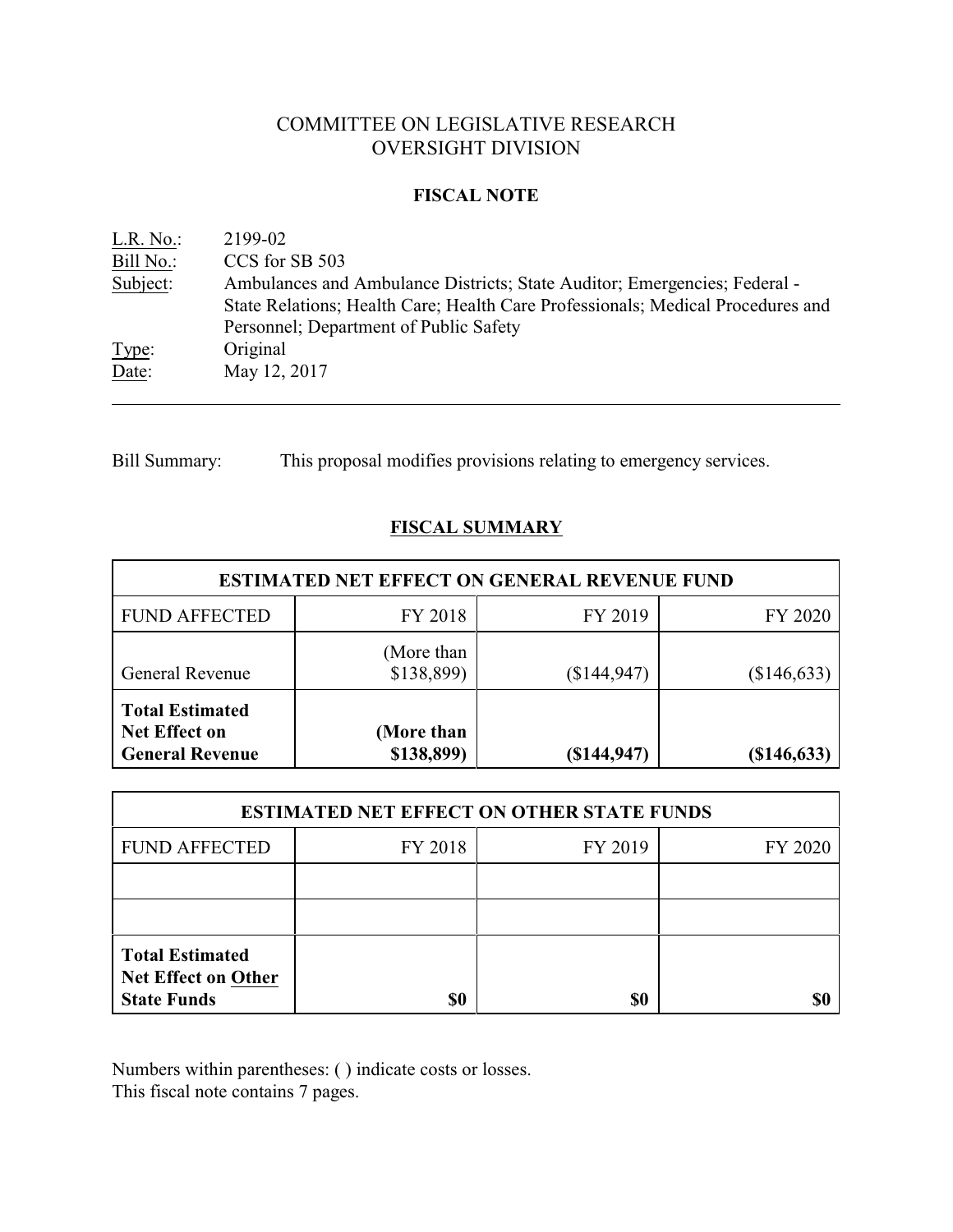L.R. No. 2199-02 Bill No. CCS for SB 503 Page 2 of 7 May 12, 2017

| <b>ESTIMATED NET EFFECT ON FEDERAL FUNDS</b> |         |         |         |  |
|----------------------------------------------|---------|---------|---------|--|
| <b>FUND AFFECTED</b>                         | FY 2018 | FY 2019 | FY 2020 |  |
|                                              |         |         |         |  |
|                                              |         |         |         |  |
| <b>Total Estimated</b><br>Net Effect on All  |         |         |         |  |
| <b>Federal Funds</b>                         | \$0     | \$0     |         |  |

| <b>ESTIMATED NET EFFECT ON FULL TIME EQUIVALENT (FTE)</b>    |         |         |         |  |
|--------------------------------------------------------------|---------|---------|---------|--|
| <b>FUND AFFECTED</b>                                         | FY 2018 | FY 2019 | FY 2020 |  |
| General Revenue                                              | 2 FTE   | 2 FTE   | 2 FTE   |  |
|                                                              |         |         |         |  |
| <b>Total Estimated</b><br><b>Net Effect on</b><br><b>FTE</b> | 2 FTE   | 2 FTE   | 2 FTE   |  |

 $\boxtimes$  Estimated Net Effect (expenditures or reduced revenues) expected to exceed \$100,000 in any of the three fiscal years after implementation of the act.

| <b>ESTIMATED NET EFFECT ON LOCAL FUNDS</b> |         |         |         |
|--------------------------------------------|---------|---------|---------|
| <b>FUND AFFECTED</b>                       | FY 2018 | FY 2019 | FY 2020 |
| <b>Local Government</b>                    | \$0     | \$0     | \$0     |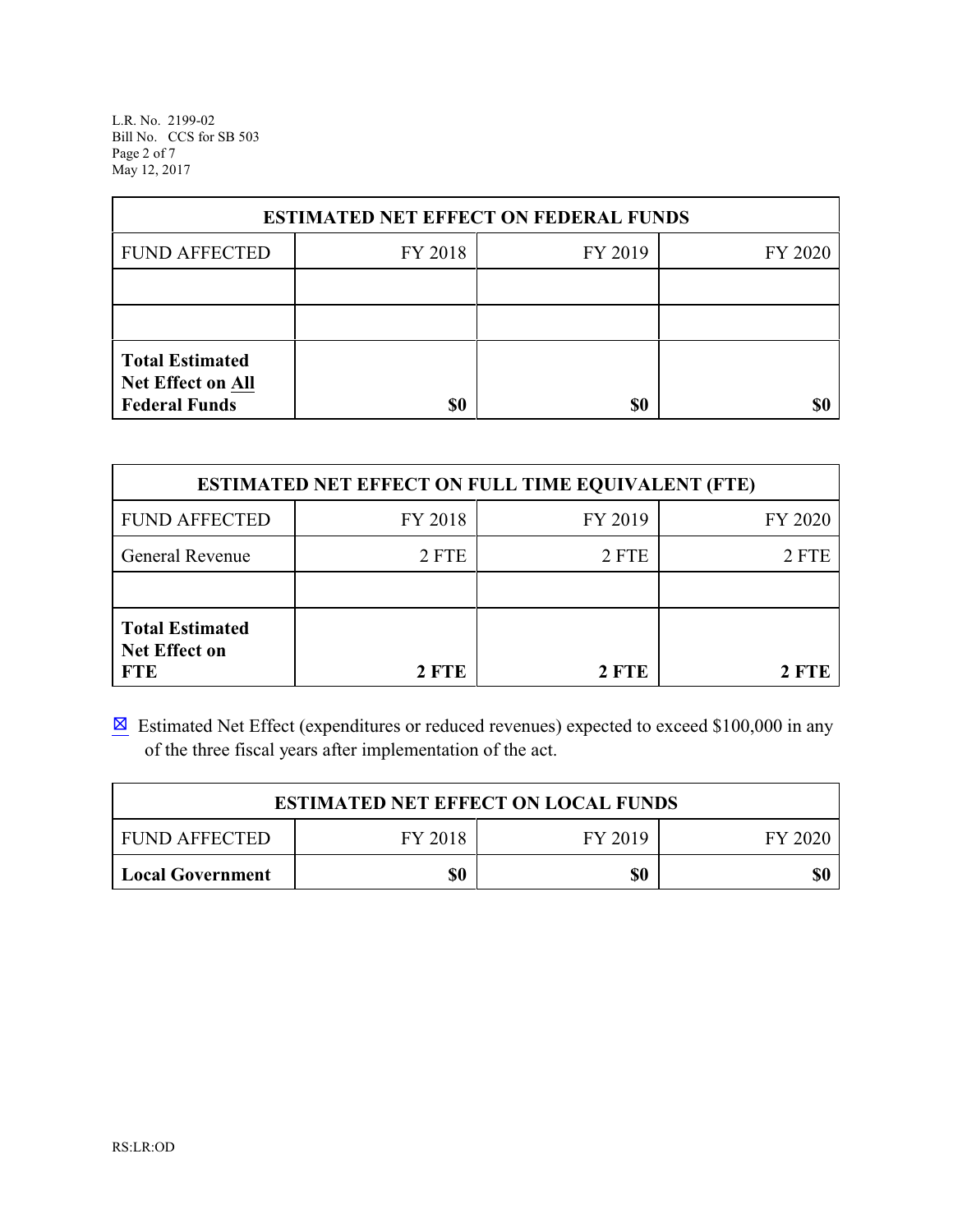L.R. No. 2199-02 Bill No. CCS for SB 503 Page 3 of 7 May 12, 2017

# **FISCAL ANALYSIS**

# ASSUMPTION

**Oversight** was unable to receive some of the agency responses in a timely manner due to the short fiscal note request time. Oversight has presented this fiscal note on the best current information that we have or on prior year information regarding a similar bill. Upon the receipt of agency responses, Oversight will review to determine if an updated fiscal note should be prepared and seek the necessary approval of the chairperson of the Joint Committee on Legislative Research to publish a new fiscal note.

### §§190.103, 190.144 - Emergency Medical Services

In response to similar legislation from this year, HCS for HB 1044, officials at the **Department of Revenue** assumed no fiscal impact from this proposal.

In response to similar legislation from this year, HB 226, officials from the **Office of Administration, General Services Division** and the **DeSoto Rural Fire Protection District** each assumed the proposal would not fiscally impact their respective agencies.

In response to similar legislation from this year, HCS for HB 1044, officials at the **Department of Health and Senior Services**, the **Department of Mental Health**, the **Office of Administration's Administrative Hearing Commission**, the **Department of Public Safety's State Emergency Management Agency** and the **Joint Committee on Administrative Rules** each assumed no fiscal impact to their respective agencies from this proposal.

In response to similar legislation from this year, HCS for HB 1044, officials at **St. Louis County**, the **City of Kansas City**, the **Springfield Police Department**, the **St. Louis County Department of Justice Services** and the **Columbia/Boone County Department of Public Health and Human Services** each assumed no fiscal impact to their respective entities from this proposal.

#### §190.450 Department of Public Safety to conduct a study regarding 911 technology & service:

Officials from the **Department of Public Safety** assume due to the limited time to respond to Oversight's request for fiscal impact that the costs to conduct this study by December 31, 2017 would be unknown.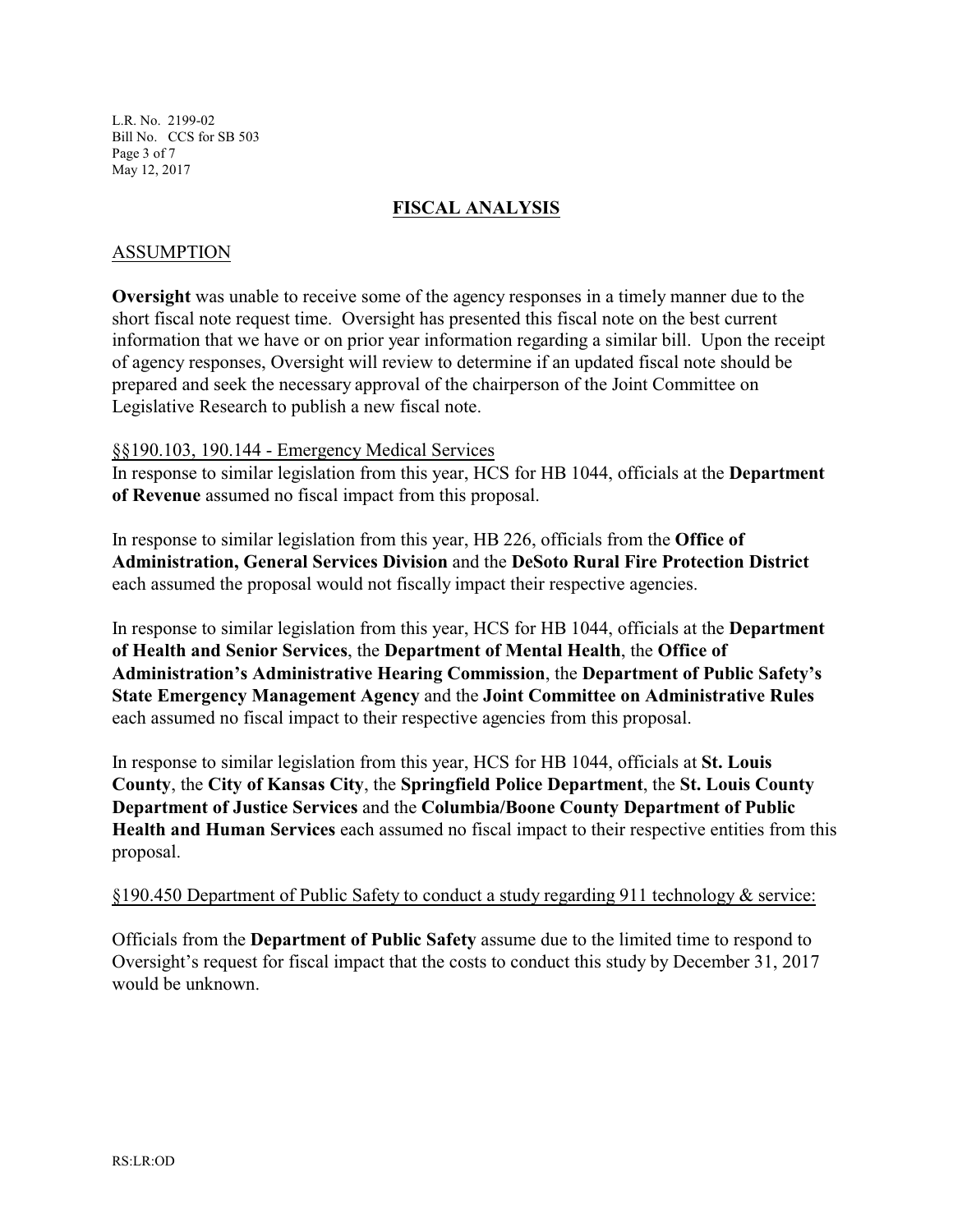L.R. No. 2199-02 Bill No. CCS for SB 503 Page 4 of 7 May 12, 2017

# ASSUMPTION (continued)

# §§650.320, 650.325, 650.340 911 Emergency Communication Services

In response to similar legislation from this year, SCS for HCS for HB 334, officials from the **Department of Public Safety - Office of Director (DPS)** assumed the Department would require two additional staff to provide assistance to the Missouri 911 Service Board, as well as the administrative responsibilities for the Department's own activities.

The DPS response including two additional employees and the related equipment and expense totaled \$139,860 for FY 2018, \$145,529 for FY 2019, and \$147,031 for FY 2020. The DPS response included an IT system development cost of \$27,110 in FY 2018, \$15,180 in FY 2019, and \$15,457 in FY 2020 to build and maintain a tracking system for training requirements.

**Oversight** has adjusted the DPS estimate of expense and equipment cost in accordance with OA budget guidelines.

**Oversight** assumes the DPS estimate of expense and equipment cost for the new FTE could be overstated. If DPS is able to use existing desks, file cabinets, chairs, etc., the estimate for equipment could be reduced by roughly \$6,000 per new employee.

**Oversight** will include the DPS cost estimate, as adjusted, in this fiscal note.

# §650.330 - State 911 Coordinator

In response to a previous version, officials from the **Department of Public Safety - Office of the Director** assumed the proposal would not fiscally impact their agency.

#### Section 1:

Officials at the **Office of State Auditor** assume no fiscal impact from this proposal.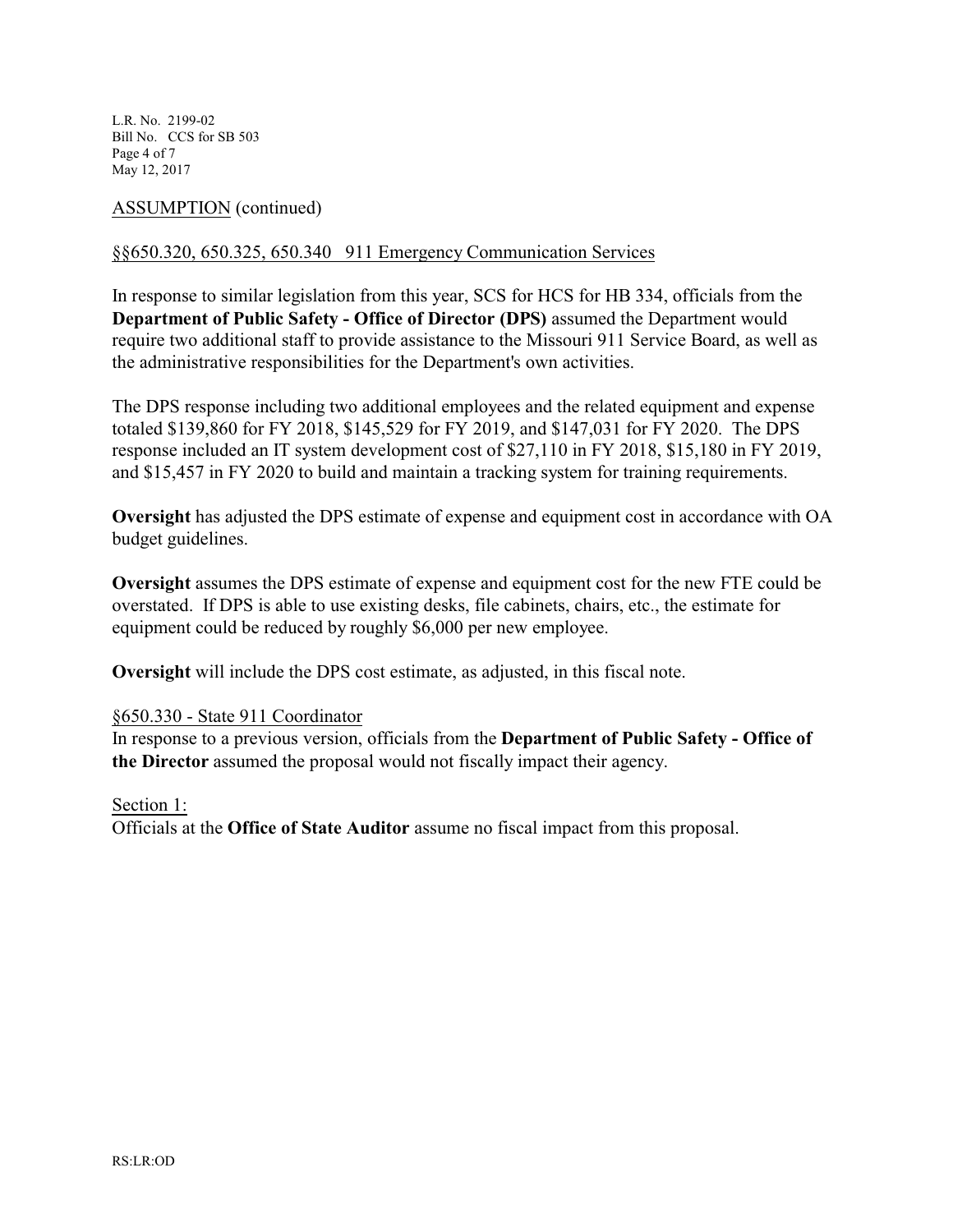L.R. No. 2199-02 Bill No. CCS for SB 503 Page 5 of 7 May 12, 2017

| FISCAL IMPACT - State Government                                                                           | FY 2018      | FY 2019        | FY 2020      |
|------------------------------------------------------------------------------------------------------------|--------------|----------------|--------------|
| <b>GENERAL REVENUE FUND</b>                                                                                |              |                |              |
| Costs - DPS $$190.450$ to complete a<br>study regarding 911 technology and<br>service by December 31, 2017 | (Unknown)    | \$0            | \$0          |
| Costs - DPS - additional administrative<br>work for Missouri 911 Service Board                             |              |                |              |
| Personal Services (2 FTE)                                                                                  | $(\$68,640)$ | $(\$83,192)$   | $(\$84,024)$ |
| <b>Benefits</b>                                                                                            | $(\$37,024)$ | (\$44,874)     | $(\$45,322)$ |
| <b>Equipment and Expense</b>                                                                               | (\$6, 125)   | \$1,801)       | (\$1,830)    |
| <b>Total Costs</b>                                                                                         | (\$111,789)  | \$129,867      | (\$131,176)  |
| FTE change - DPS                                                                                           | 2 FTE        | 2 FTE          | 2 FTE        |
| Costs - DPS ITSD                                                                                           |              |                |              |
| System development for tracking system                                                                     |              |                |              |
| for training                                                                                               | $(\$27,110)$ | (\$15,080)     | (\$15,457)   |
| <b>ESTIMATED NET EFFECT ON</b>                                                                             | (More than   |                |              |
| <b>GENERAL REVENUE FUND</b>                                                                                | \$138,899)   | $($ \$144,947) | (\$146,633)  |
| Estimated Net FTE change to the General                                                                    |              |                |              |
| Revenue Fund                                                                                               | 2 FTE        | 2 FTE          | 2 FTE        |
|                                                                                                            |              |                |              |
|                                                                                                            |              |                |              |
| FISCAL IMPACT - Local Government                                                                           | FY 2018      | FY 2019        | FY 2020      |
|                                                                                                            | <u>\$0</u>   | <u>\$0</u>     | <u>\$0</u>   |
|                                                                                                            |              |                |              |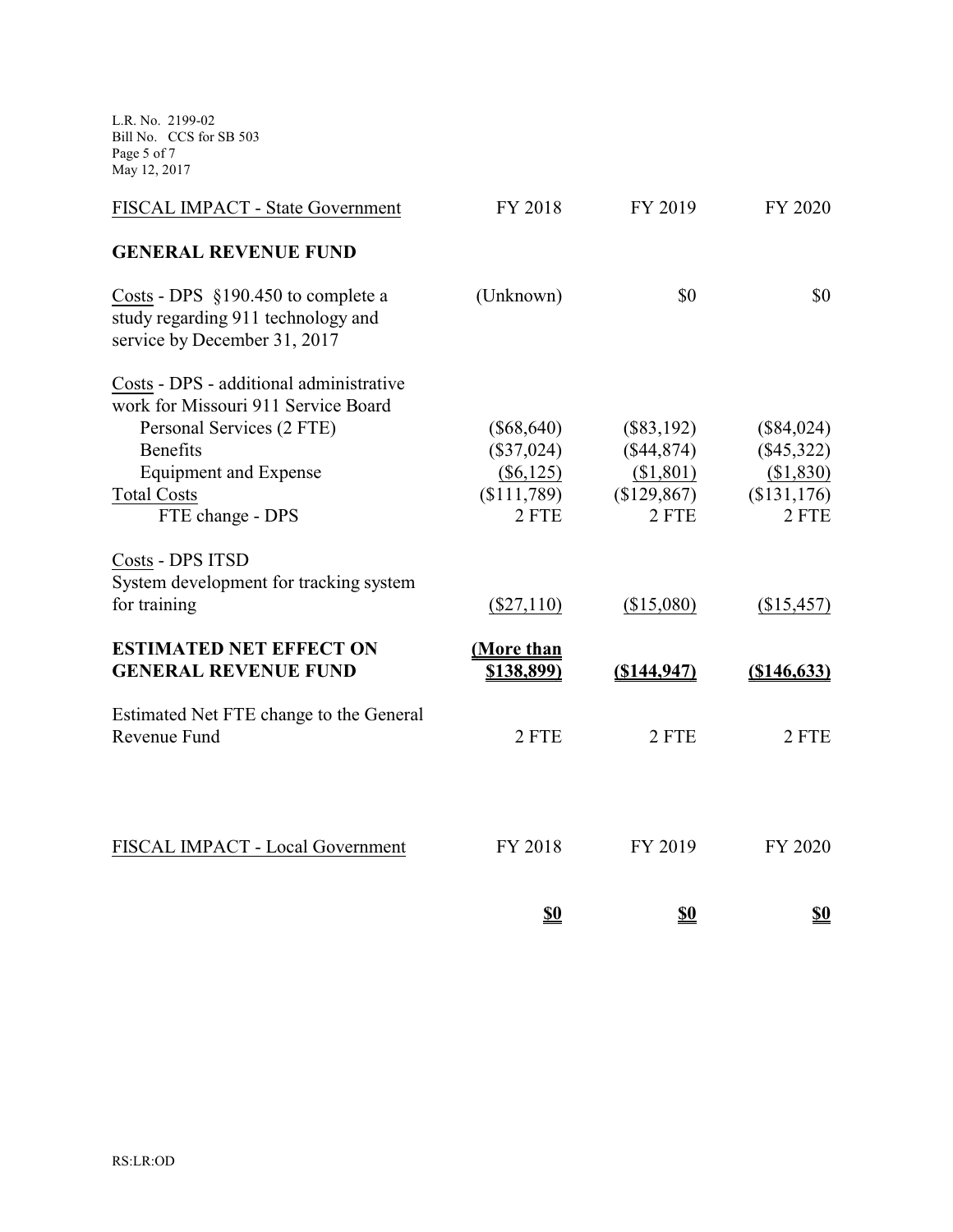L.R. No. 2199-02 Bill No. CCS for SB 503 Page 6 of 7 May 12, 2017

# FISCAL IMPACT - Small Business

# §§190.450, 650.320, 650.325, 650.340, Section 1 - 911 Emergency Communication Services

This proposal could have a fiscal impact to small businesses involved in emergency communications services or which use devices.

#### FISCAL DESCRIPTION

This bill would change provisions relating to emergency services.

This proposal contains an emergency clause for section 650.330.

This legislation is not federally mandated, would not duplicate any other program and would not require additional capital improvements or rental space.

### SOURCES OF INFORMATION

Department of Health and Senior Services Department of Mental Health Office of Administration Department of Revenue Joint Committee on Administrative Rules Department of Public Safety Office of State Auditor City of Kansas City Springfield Police Department St. Louis County Department of Justice Services Columbia/Boone County Department of Public Health and Human Services DeSoto Rural Fire Protection District St. Louis County

Michy Wilson

Mickey Wilson, CPA Ross Strope Director Assistant Director